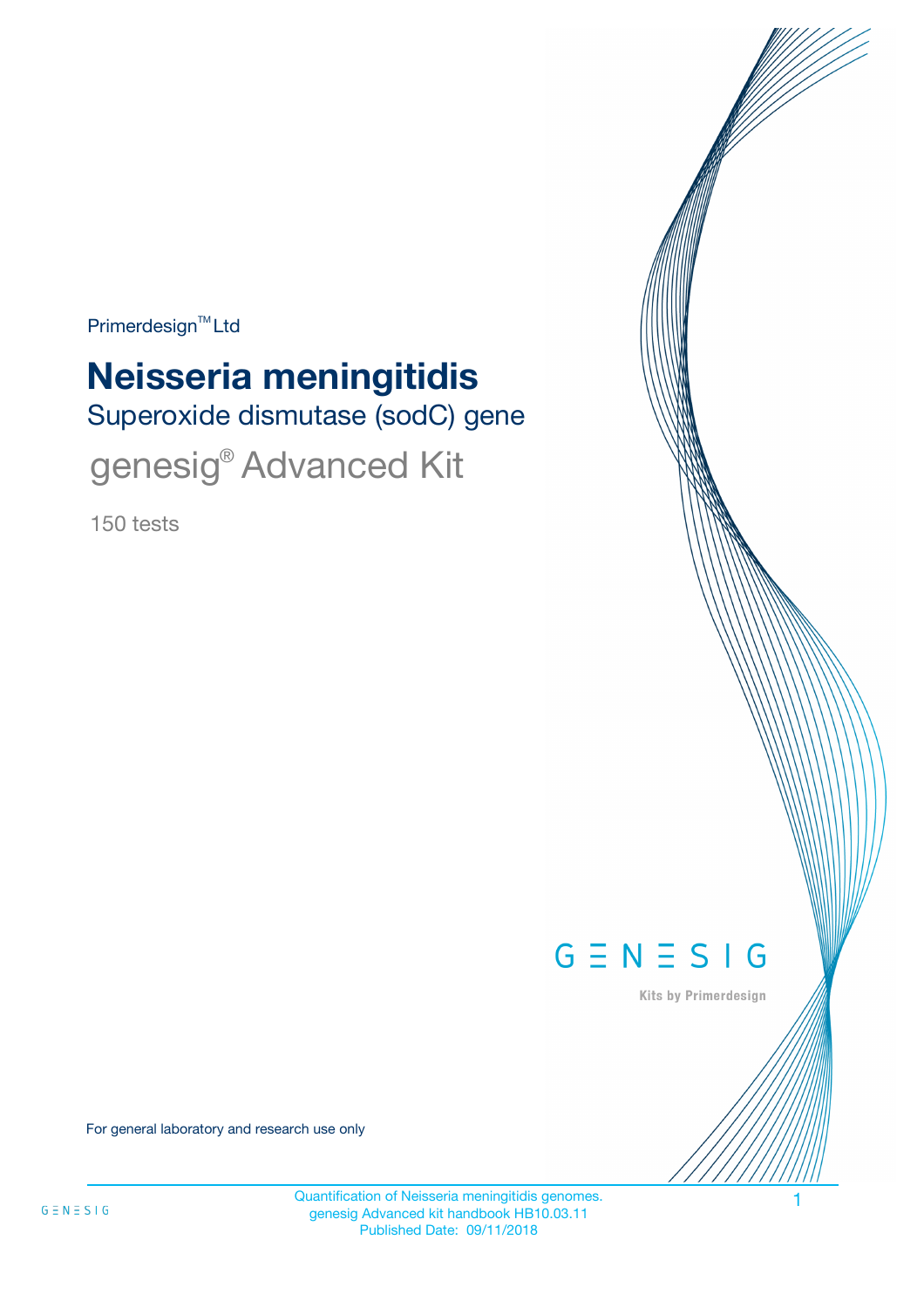# Introduction to Neisseria meningitidis

Neisseria meningitidis is a non-motile, aerobic, Gram-negative bacterium of the Neisseriaceae family and is a causative agent of meningitis and other meningococcal diseases. There are 13 serotypes of this species and the genomes that have been wholly sequenced are around 2.2Mbp in length, arranged as a single, circular chromosome.

This bacterium resides on mucosal membranes such as in the respiratory tract and can be transmitted between hosts by infected saliva as aerosols. Pili facilitate attachment of the bacterium to the host cell membrane, allowing the bacterium to grow by utilising host provided salts, amino acids and iron. The iron is gained from heme in the blood and due to this, infection sites are often seen in combination with an aggregation of blood cells. Once the bacterium has entered the host blood stream, it can gain access to the meninges of the brain resulting in inflammation. A polysaccharide capsule containing variable surface protein allows the bacterium to evade phagocytosis by the host immune system. Another virulence factor is the production of a lipopolysaccharide endotoxin which is upregulated during the bacterial growth phase.

Infection usually begins with symptoms including fatigue, fever and headaches but rapidly progresses to coma and in around 10% of cases, death. As soon as infection with this bacterium is suspected, a course of antibiotics can be prescribed.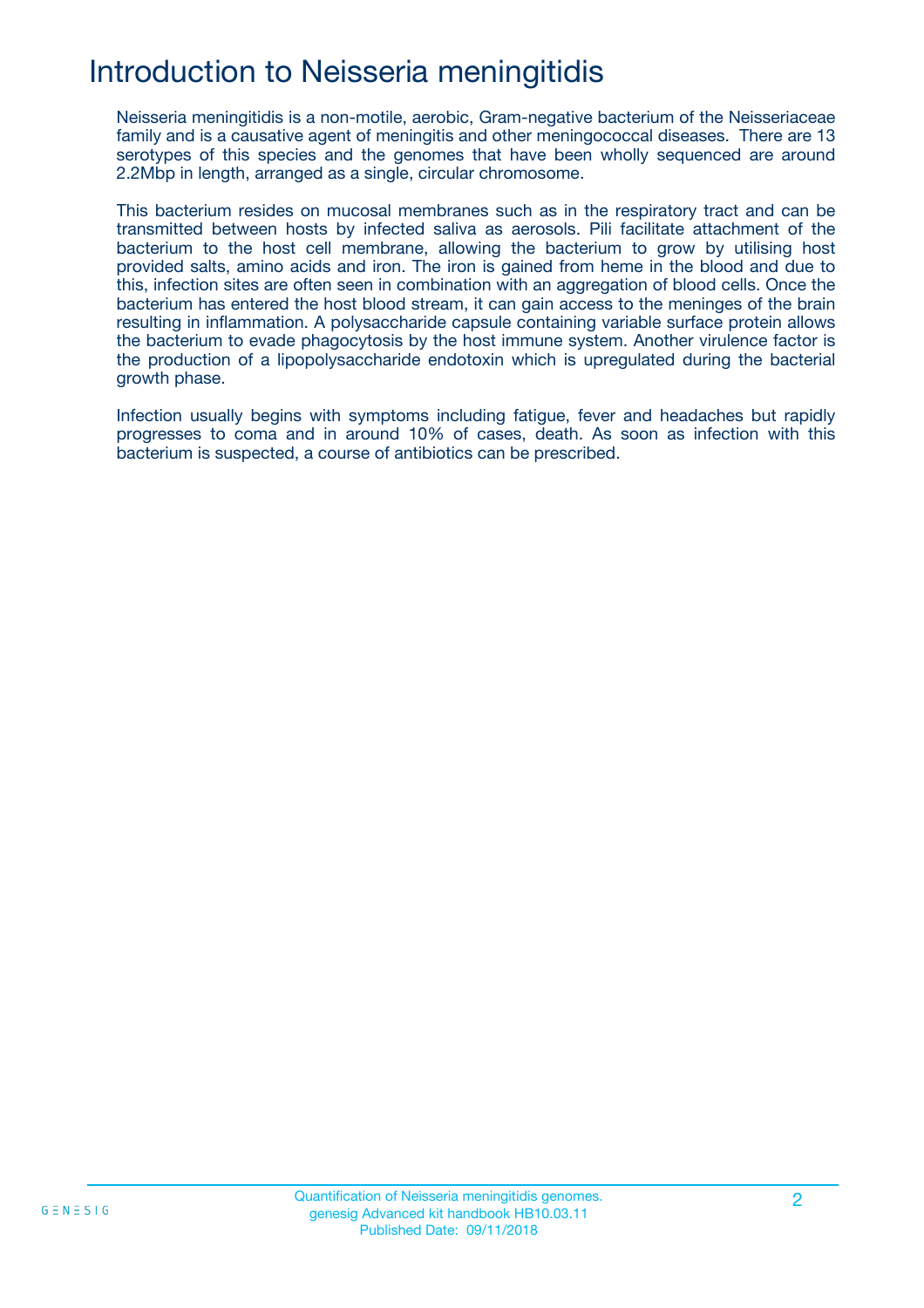# **Specificity**

The Primerdesign genesig Kit for Neisseria meningitidis (N.meningitidis) genomes is designed for the in vitro quantification of N.meningitidis genomes. The kit is designed to have a broad detection profile. Specifically, the primers represent 100% homology with over 95% of the NCBI database reference sequences available at the time of design.

The dynamics of genetic variation means that new sequence information may become available after the initial design. Primerdesign periodically reviews the detection profiles of our kits and when required releases new versions.

If you require further information, or have a specific question about the detection profile of this kit then please send an e.mail to enquiry@primerdesign.co.uk and our bioinformatics team will answer your question.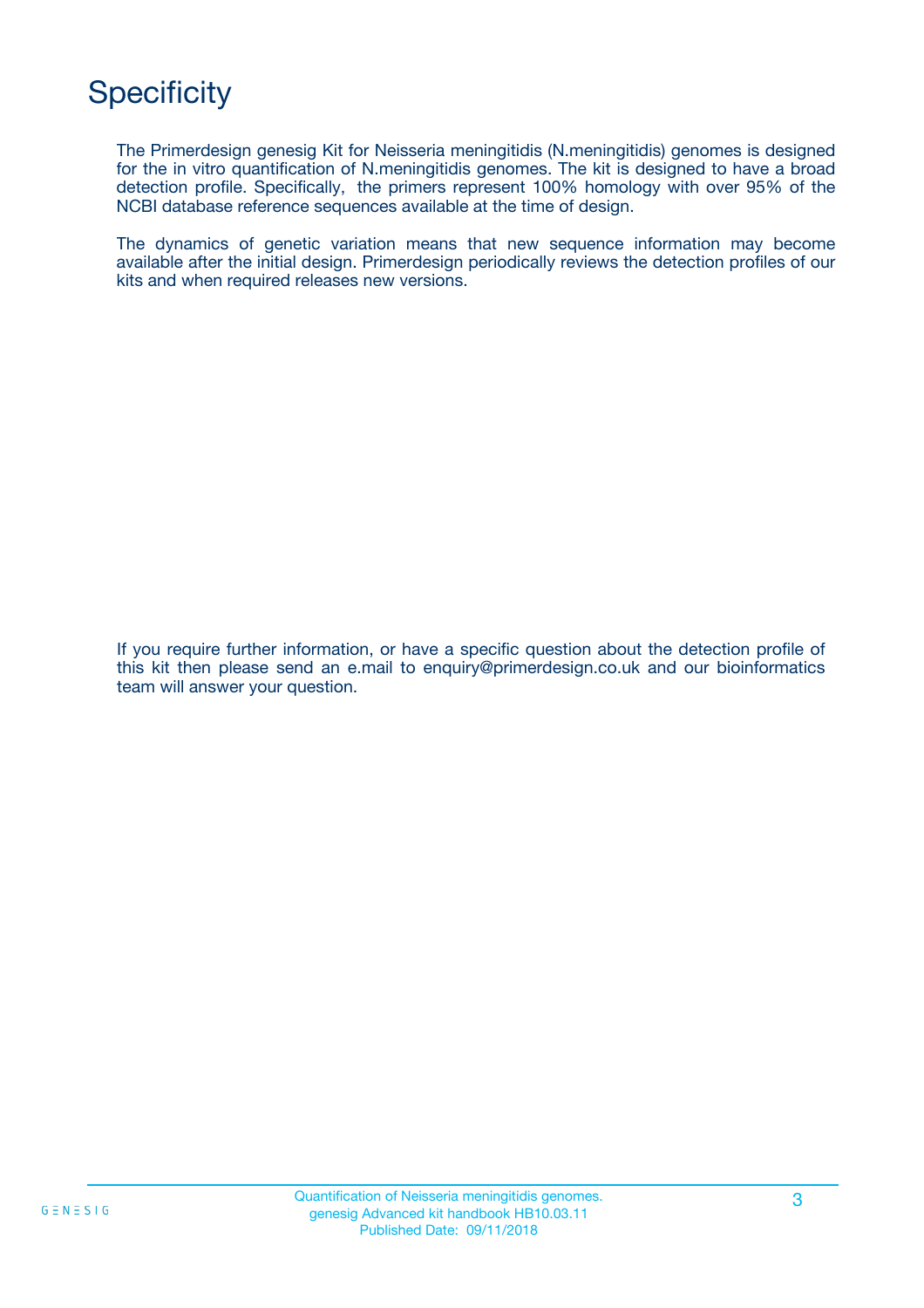# Kit contents

- **N.meningitidis specific primer/probe mix (150 reactions BROWN)** FAM labelled
- **N.meningitidis positive control template (for Standard curve RED)**
- **Internal extraction control primer/probe mix (150 reactions BROWN)** VIC labelled as standard
- **Internal extraction control DNA (150 reactions BLUE)**
- **Endogenous control primer/probe mix (150 reactions BROWN)** FAM labelled
- **RNase/DNase free water (WHITE)** for resuspension of primer/probe mixes
- **Template preparation buffer (YELLOW)** for resuspension of internal control template, positive control template and standard curve preparation

### Reagents and equipment to be supplied by the user

#### **Real-time PCR Instrument**

#### **Extraction kit**

This kit is recommended for use with genesig Easy DNA/RNA extraction kit. However, it is designed to work well with all processes that yield high quality RNA and DNA with minimal PCR inhibitors.

#### **oasig**TM **lyophilised or Precision**®**PLUS 2X qPCR Master Mix**

This kit is intended for use with oasig or PrecisionPLUS2X qPCR Master Mix.

**Pipettors and Tips**

**Vortex and centrifuge**

#### **Thin walled 1.5 ml PCR reaction tubes**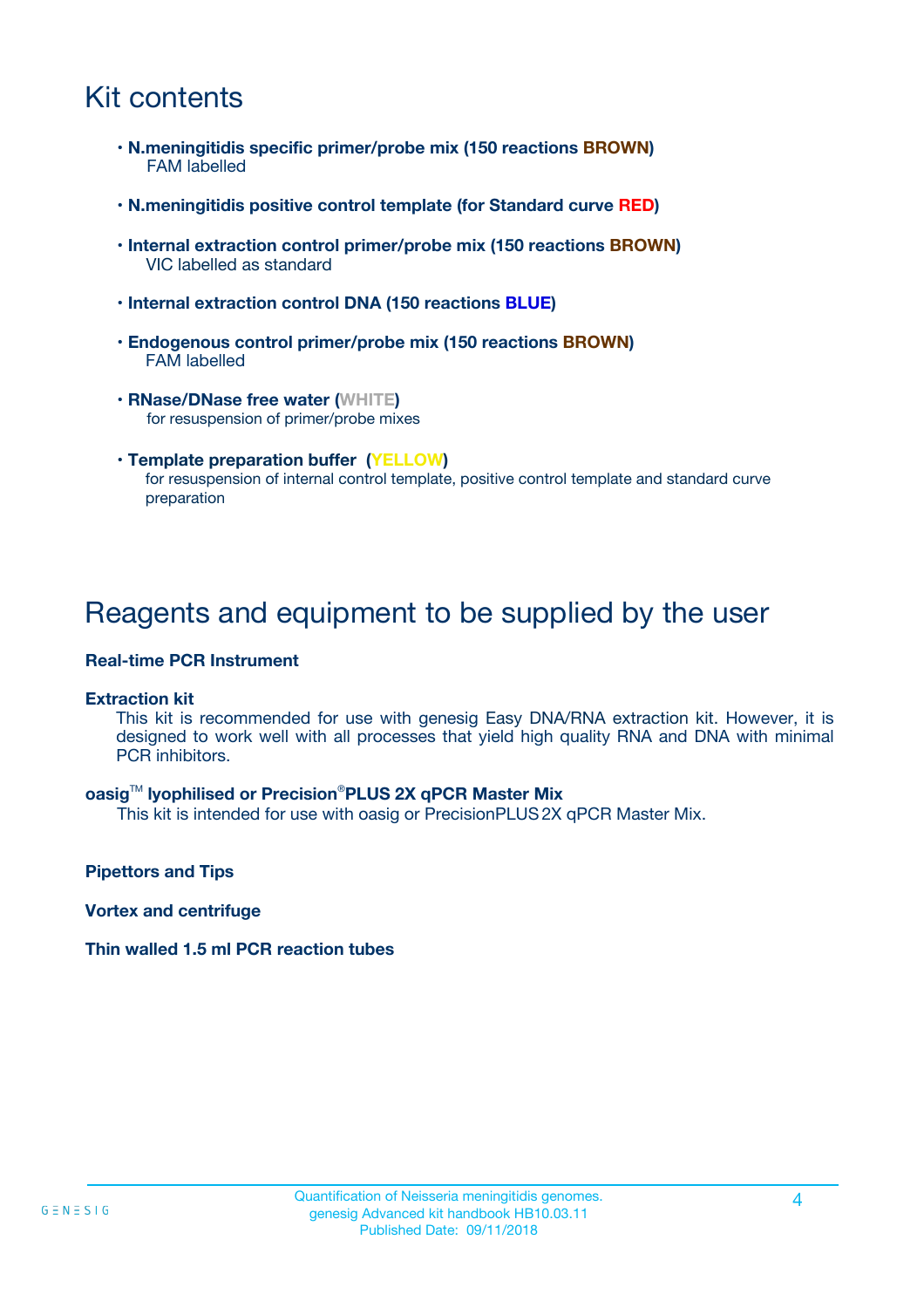### Kit storage and stability

This kit is stable at room temperature but should be stored at -20ºC on arrival. Once the lyophilised components have been resuspended they should not be exposed to temperatures above -20°C for longer than 30 minutes at a time and unnecessary repeated freeze/thawing should be avoided. The kit is stable for six months from the date of resuspension under these circumstances.

If a standard curve dilution series is prepared this can be stored frozen for an extended period. If you see any degradation in this serial dilution a fresh standard curve can be prepared from the positive control.

Primerdesign does not recommend using the kit after the expiry date stated on the pack.

### Suitable sample material

All kinds of sample material suited for PCR amplification can be used. Please ensure the samples are suitable in terms of purity, concentration, and DNA integrity (An internal PCR control is supplied to test for non specific PCR inhibitors). Always run at least one negative control with the samples. To prepare a negative-control, replace the template DNA sample with RNase/DNase free water.

### Dynamic range of test

Under optimal PCR conditions genesig N.meningitidis detection kits have very high priming efficiencies of >95% and can detect less than 100 copies of target template.

### Notices and disclaimers

This product is developed, designed and sold for research purposes only. It is not intended for human diagnostic or drug purposes or to be administered to humans unless clearly expressed for that purpose by the Food and Drug Administration in the USA or the appropriate regulatory authorities in the country of use. During the warranty period Primerdesign genesig detection kits allow precise and reproducible data recovery combined with excellent sensitivity. For data obtained by violation to the general GLP guidelines and the manufacturer's recommendations the right to claim under guarantee is expired. PCR is a proprietary technology covered by several US and foreign patents. These patents are owned by Roche Molecular Systems Inc. and have been sub-licensed by PE Corporation in certain fields. Depending on your specific application you may need a license from Roche or PE to practice PCR. Additional information on purchasing licenses to practice the PCR process may be obtained by contacting the Director of Licensing at Roche Molecular Systems, 1145 Atlantic Avenue, Alameda, CA 94501 or Applied Biosystems business group of the Applera Corporation, 850 Lincoln Centre Drive, Foster City, CA 94404. In addition, the 5' nuclease assay and other homogeneous amplification methods used in connection with the PCR process may be covered by U.S. Patents 5,210,015 and 5,487,972, owned by Roche Molecular Systems, Inc, and by U.S. Patent 5,538,848, owned by The Perkin-Elmer Corporation.

# Trademarks

Primerdesign™ is a trademark of Primerdesign Ltd.

genesig $^\circledR$  is a registered trademark of Primerdesign Ltd.

The PCR process is covered by US Patents 4,683,195, and 4,683,202 and foreign equivalents owned by Hoffmann-La Roche AG. BI, ABI PRISM® GeneAmp® and MicroAmp® are registered trademarks of the Applera Genomics (Applied Biosystems Corporation). BIOMEK® is a registered trademark of Beckman Instruments, Inc.; iCycler™ is a registered trademark of Bio-Rad Laboratories, Rotor-Gene is a trademark of Corbett Research. LightCycler™ is a registered trademark of the Idaho Technology Inc. GeneAmp®, TaqMan® and AmpliTaqGold® are registered trademarks of Roche Molecular Systems, Inc., The purchase of the Primerdesign™ reagents cannot be construed as an authorization or implicit license to practice PCR under any patents held by Hoffmann-LaRoche Inc.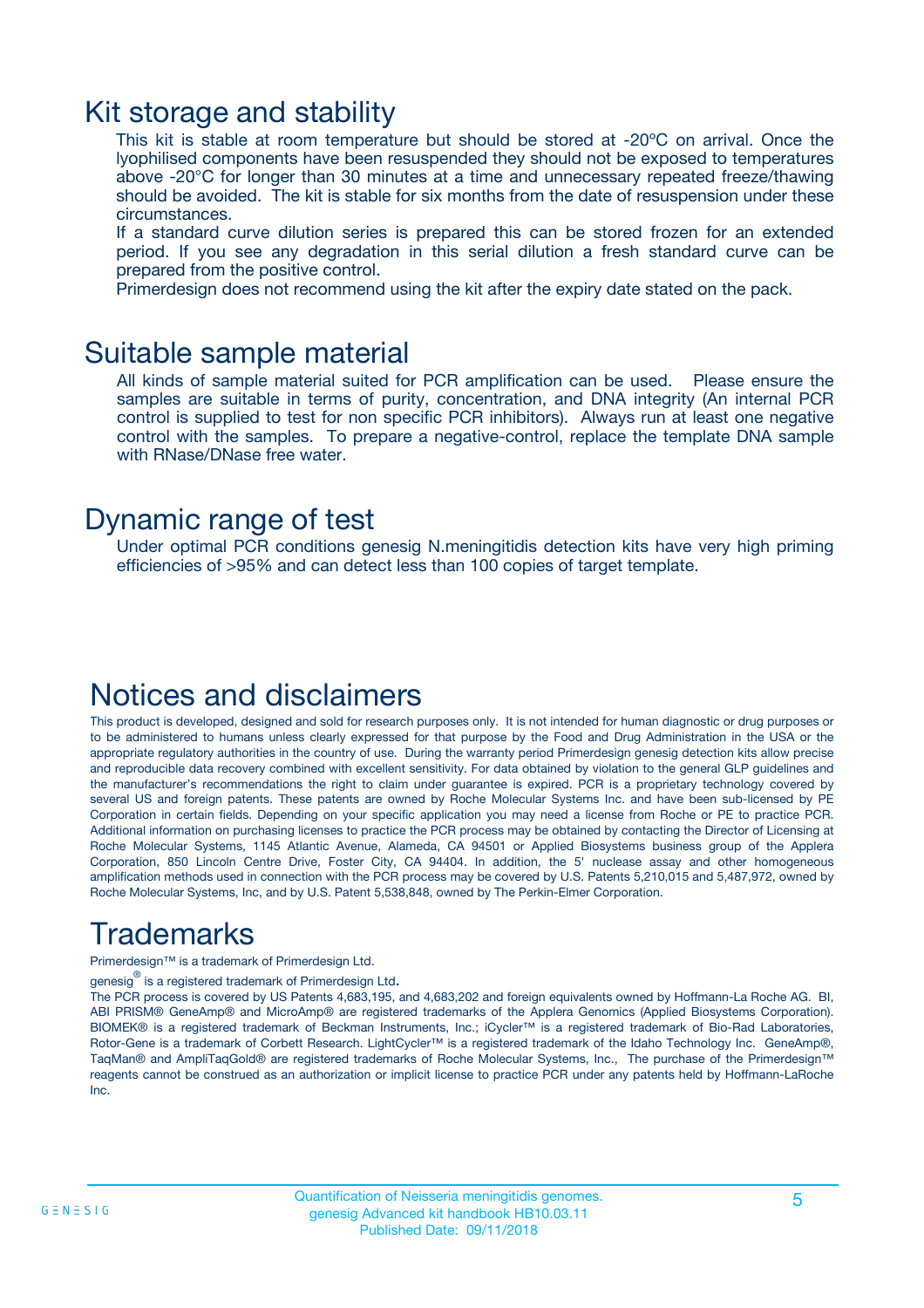### Principles of the test

#### **Real-time PCR**

A N.meningitidis specific primer and probe mix is provided and this can be detected through the FAM channel.

The primer and probe mix provided exploits the so-called TaqMan® principle. During PCR amplification, forward and reverse primers hybridize to the N.meningitidis DNA. A fluorogenic probe is included in the same reaction mixture which consists of a DNA probe labeled with a 5`-dye and a 3`-quencher. During PCR amplification, the probe is cleaved and the reporter dye and quencher are separated. The resulting increase in fluorescence can be detected on a range of qPCR platforms.

#### **Positive control**

For copy number determination and as a positive control for the PCR set up, the kit contains a positive control template. This can be used to generate a standard curve of N.meningitidis copy number / Cq value. Alternatively the positive control can be used at a single dilution where full quantitative analysis of the samples is not required. Each time the kit is used, at least one positive control reaction must be included in the run. A positive result indicates that the primers and probes for detecting the target N.meningitidis gene worked properly in that particular experimental scenario. If a negative result is obtained the test results are invalid and must be repeated. Care should be taken to ensure that the positive control does not contaminate any other kit component which would lead to false-positive results. This can be achieved by handling this component in a Post PCR environment. Care should also be taken to avoid cross-contamination of other samples when adding the positive control to the run. This can be avoided by sealing all other samples and negative controls before pipetting the positive control into the positive control well.

#### **Negative control**

To validate any positive findings a negative control reaction should be included every time the kit is used. For this reaction the RNase/DNase free water should be used instead of template. A negative result indicates that the reagents have not become contaminated while setting up the run.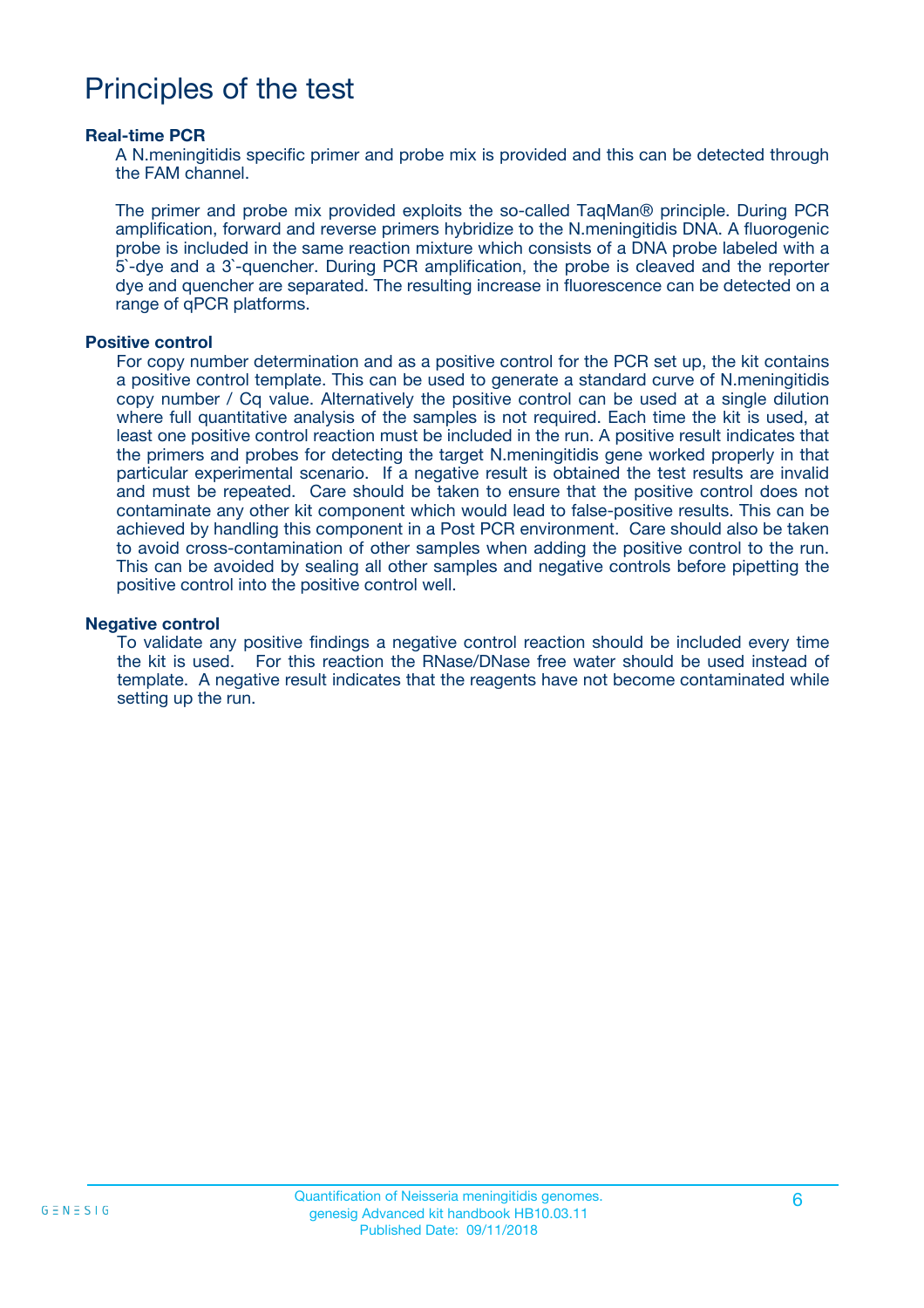#### **Internal DNA extraction control**

When performing DNA extraction, it is often advantageous to have an exogenous source of DNA template that is spiked into the lysis buffer. This control DNA is then co-purified with the sample DNA and can be detected as a positive control for the extraction process. Successful co-purification and qPCR for the control DNA also indicates that PCR inhibitors are not present at a high concentration.

A separate primer and probe mix are supplied with this kit to detect the exogenous DNA using qPCR. The primers are present at PCR limiting concentrations which allows multiplexing with the target sequence primers. Amplification of the control DNA does not interfere with detection of the N.meningitidis target DNA even when present at low copy number. The Internal control is detected through the VIC channel and gives a Cq value of 28+/-3.

#### **Endogenous control**

To confirm extraction of a valid biological template, a primer and probe mix is included to detect an endogenous gene. Detection of the endogenous control is through the FAM channel and it is NOT therefore possible to perform a multiplex with the N.meningitidis primers. A poor endogenous control signal may indicate that the sample did not contain sufficient biological material.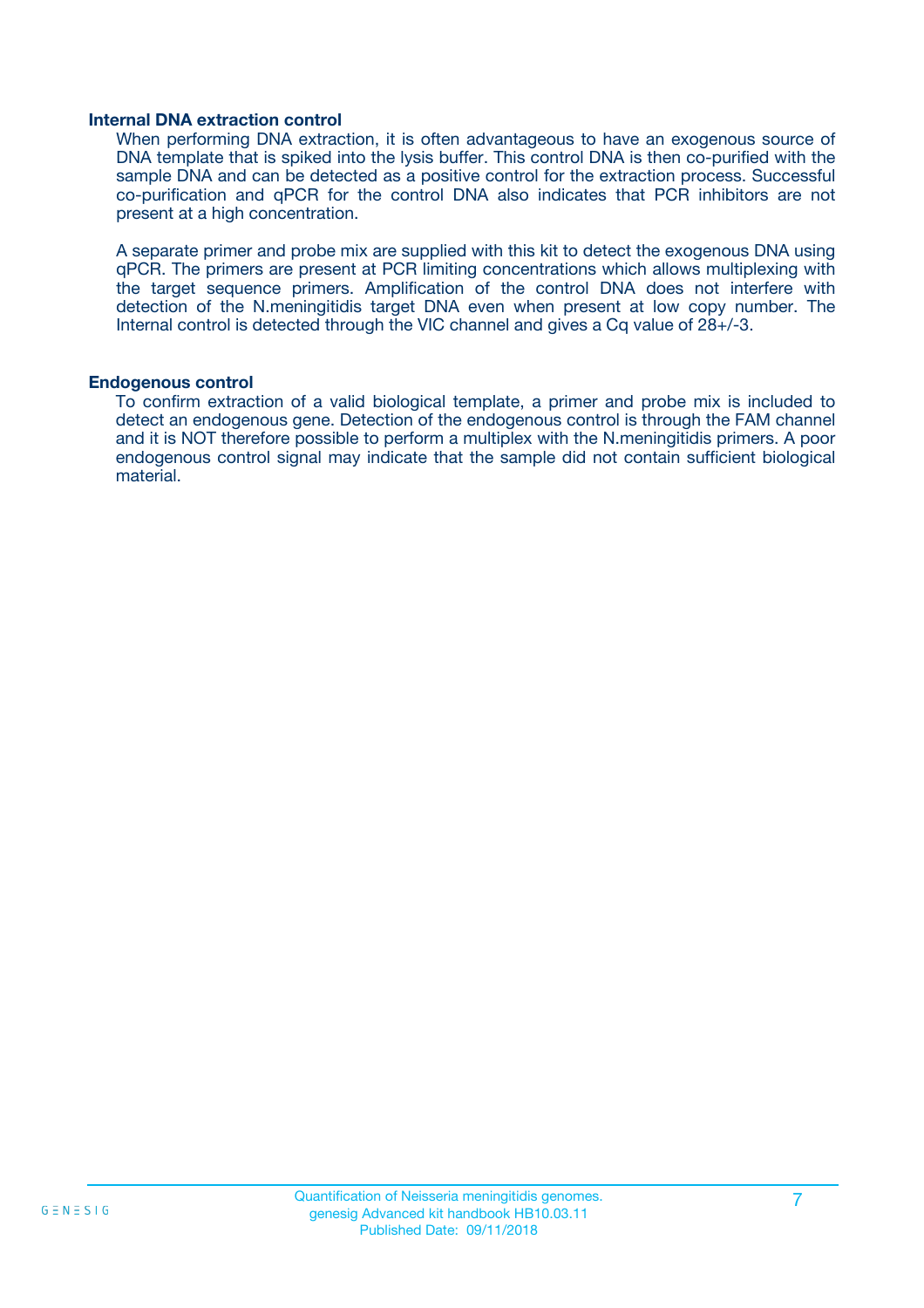### Resuspension protocol

To minimize the risk of contamination with foreign DNA, we recommend that all pipetting be performed in a PCR clean environment. Ideally this would be a designated PCR lab or PCR cabinet. Filter tips are recommended for all pipetting steps.

- **1. Pulse-spin each tube in a centrifuge before opening.** This will ensure lyophilised primer and probe mix is in the base of the tube and is not spilt upon opening the tube.
- **2. Resuspend the primer/probe mixes in the RNase/DNase free water supplied, according to the table below:**

To ensure complete resuspension, vortex each tube thoroughly.

| Component - resuspend in water                       |          |  |
|------------------------------------------------------|----------|--|
| <b>Pre-PCR pack</b>                                  |          |  |
| N.meningitidis primer/probe mix (BROWN)              | $165$ µl |  |
| Internal extraction control primer/probe mix (BROWN) | $165$ µl |  |
| Endogenous control primer/probe mix (BROWN)          | 165 µl   |  |

**3. Resuspend the internal control template and positive control template in the template preparation buffer supplied, according to the table below:** To ensure complete resuspension, vortex each tube thoroughly.

| Component - resuspend in template preparation buffer |  |  |  |
|------------------------------------------------------|--|--|--|
| <b>Pre-PCR heat-sealed foil</b>                      |  |  |  |
| Internal extraction control DNA (BLUE)               |  |  |  |
| <b>Post-PCR heat-sealed foil</b>                     |  |  |  |
| N. meningitidis Positive Control Template (RED) *    |  |  |  |

\* This component contains high copy number template and is a VERY significant contamination risk. It must be opened and handled in a separate laboratory environment, away from the other components.

### DNA extraction

The internal extraction control DNA can be added either to the DNA lysis/extraction buffer or to the DNA sample once it has been resuspended in lysis buffer.

**DO NOT add the internal extraction control DNA directly to the unprocessed biological sample as this will lead to degradation and a loss in signal.**

- **1. Add 4µl of the Internal extraction control DNA (BLUE) to each sample in DNA lysis/extraction buffer per sample.**
- **2. Complete DNA extraction according to the manufacturers protocols.**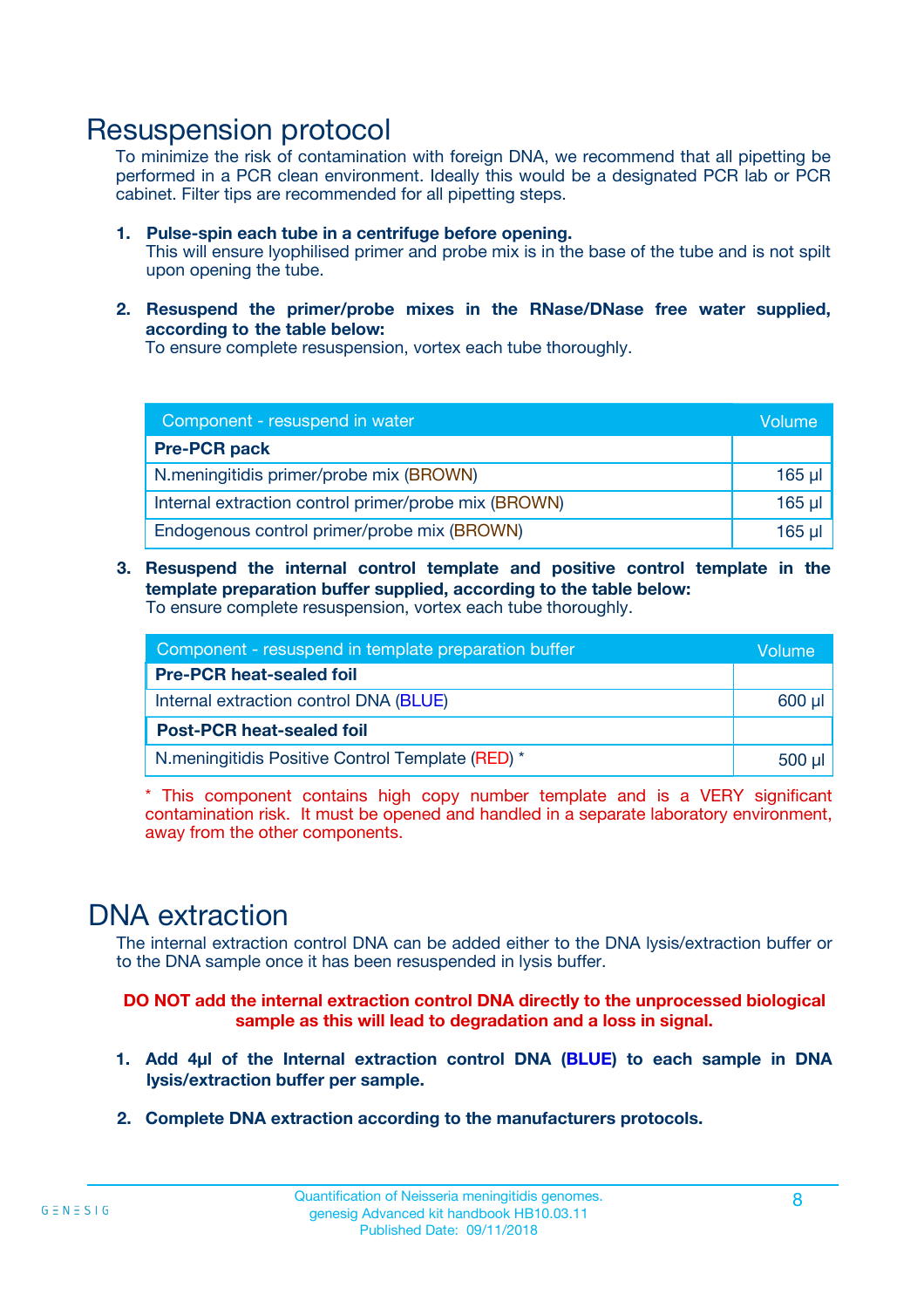# qPCR detection protocol

**1. For each DNA sample prepare a reaction mix according to the table below:** Include sufficient reactions for positive and negative controls.

| Component                                            | Volume   |
|------------------------------------------------------|----------|
| oasig or PrecisionPLUS 2X qPCR Master Mix            | 10 $\mu$ |
| N.meningitidis primer/probe mix (BROWN)              | 1 µI     |
| Internal extraction control primer/probe mix (BROWN) | 1 µl     |
| <b>RNase/DNase free water (WHITE)</b>                | $3 \mu$  |
| <b>Final Volume</b>                                  | 15 µl    |

**2. For each DNA sample prepare an endogenous control reaction according to the table below (Optional):**

**This control reaction will provide useful information regarding the quality of the biological sample.**

| Component                                   | Volume          |
|---------------------------------------------|-----------------|
| oasig or PrecisionPLUS 2X qPCR Master Mix   | 10 <sub>µ</sub> |
| Endogenous control primer/probe mix (BROWN) | 1 µI            |
| <b>RNase/DNase free water (WHITE)</b>       | 4 µl            |
| <b>Final Volume</b>                         | 15 <sub>µ</sub> |

- **3. Pipette 15µl of each mix into individual wells according to your qPCR experimental plate set up.**
- **4. Prepare sample DNA templates for each of your samples.**
- **5. Pipette 5µl of DNA template into each well, according to your experimental plate set up.**

For negative control wells use 5µl of RNase/DNase free water. The final volume in each well is 20ul.

**6. If a standard curve is included for quantitative analysis, prepare a reaction mix according to the table below:**

| Component                                 | Volume          |
|-------------------------------------------|-----------------|
| oasig or PrecisionPLUS 2X qPCR Master Mix | 10 $\mu$        |
| N.meningitidis primer/probe mix (BROWN)   | 1 µl I          |
| <b>RNase/DNase free water (WHITE)</b>     | $4 \mu$         |
| <b>Final Volume</b>                       | 15 <sub>µ</sub> |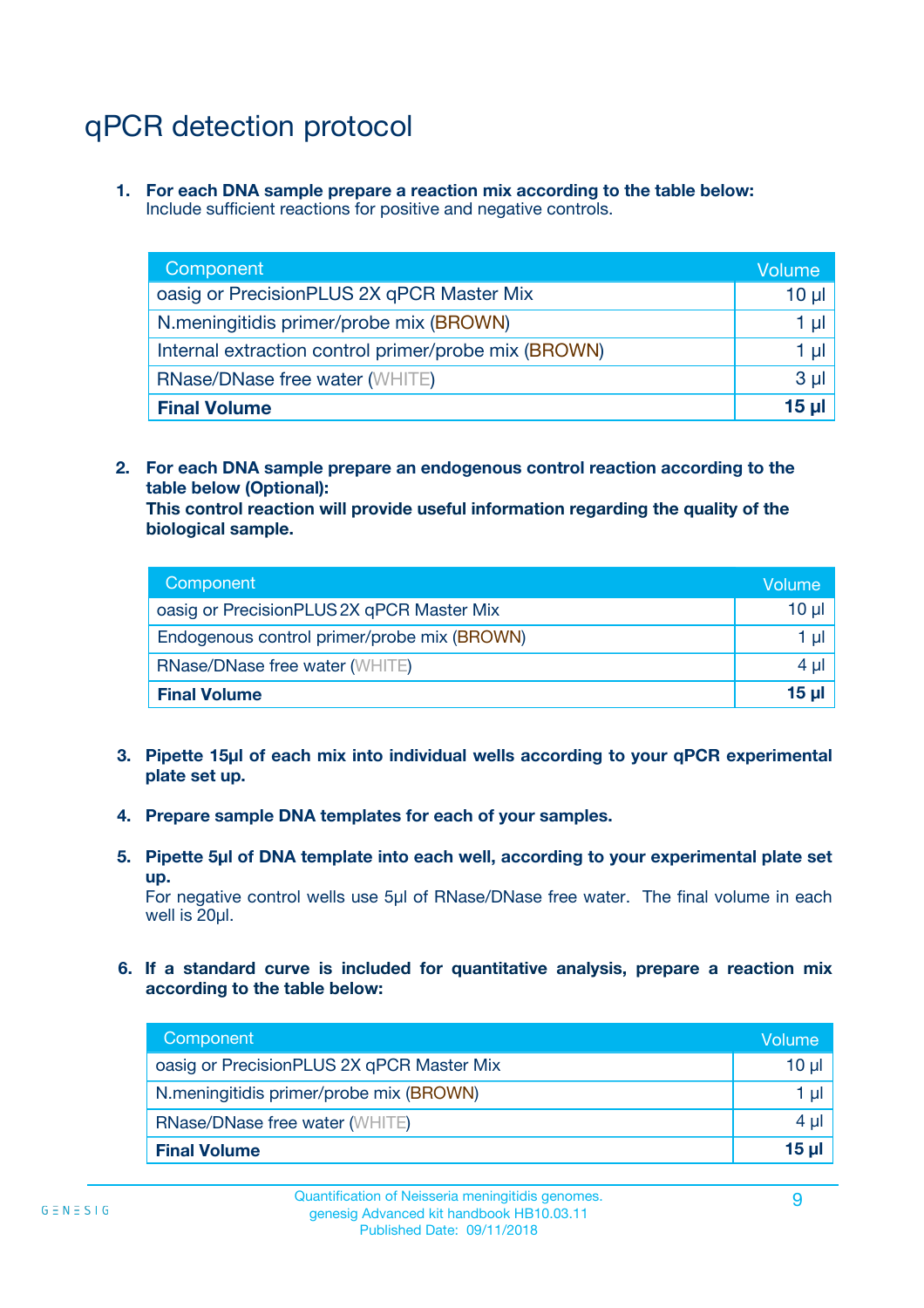#### **7. Preparation of standard curve dilution series.**

- 1) Pipette 90µl of template preparation buffer into 5 tubes and label 2-6
- 2) Pipette 10µl of Positive Control Template (RED) into tube 2
- 3) Vortex thoroughly
- 4) Change pipette tip and pipette 10µl from tube 2 into tube 3
- 5) Vortex thoroughly

Repeat steps 4 and 5 to complete the dilution series

| <b>Standard Curve</b>         | <b>Copy Number</b>     |
|-------------------------------|------------------------|
| Tube 1 Positive control (RED) | $2 \times 10^5$ per µl |
| Tube 2                        | $2 \times 10^4$ per µl |
| Tube 3                        | $2 \times 10^3$ per µl |
| Tube 4                        | $2 \times 10^2$ per µl |
| Tube 5                        | 20 per µl              |
| Tube 6                        | 2 per µl               |

**8. Pipette 5µl of standard template into each well for the standard curve according to your experimental plate set up.**

#### The final volume in each well is 20µl.

# qPCR amplification protocol

Amplification conditions using oasig or PrecisionPLUS 2X qPCR Master Mix.

|             | <b>Step</b>       | <b>Time</b>     | Temp    |
|-------------|-------------------|-----------------|---------|
|             | Enzyme activation | 2 min           | 95 °C   |
| Cycling x50 | Denaturation      | 10 <sub>s</sub> | 95 $°C$ |
|             | DATA COLLECTION * | 60 s            | 60 °C   |

\* Fluorogenic data should be collected during this step through the FAM and VIC channels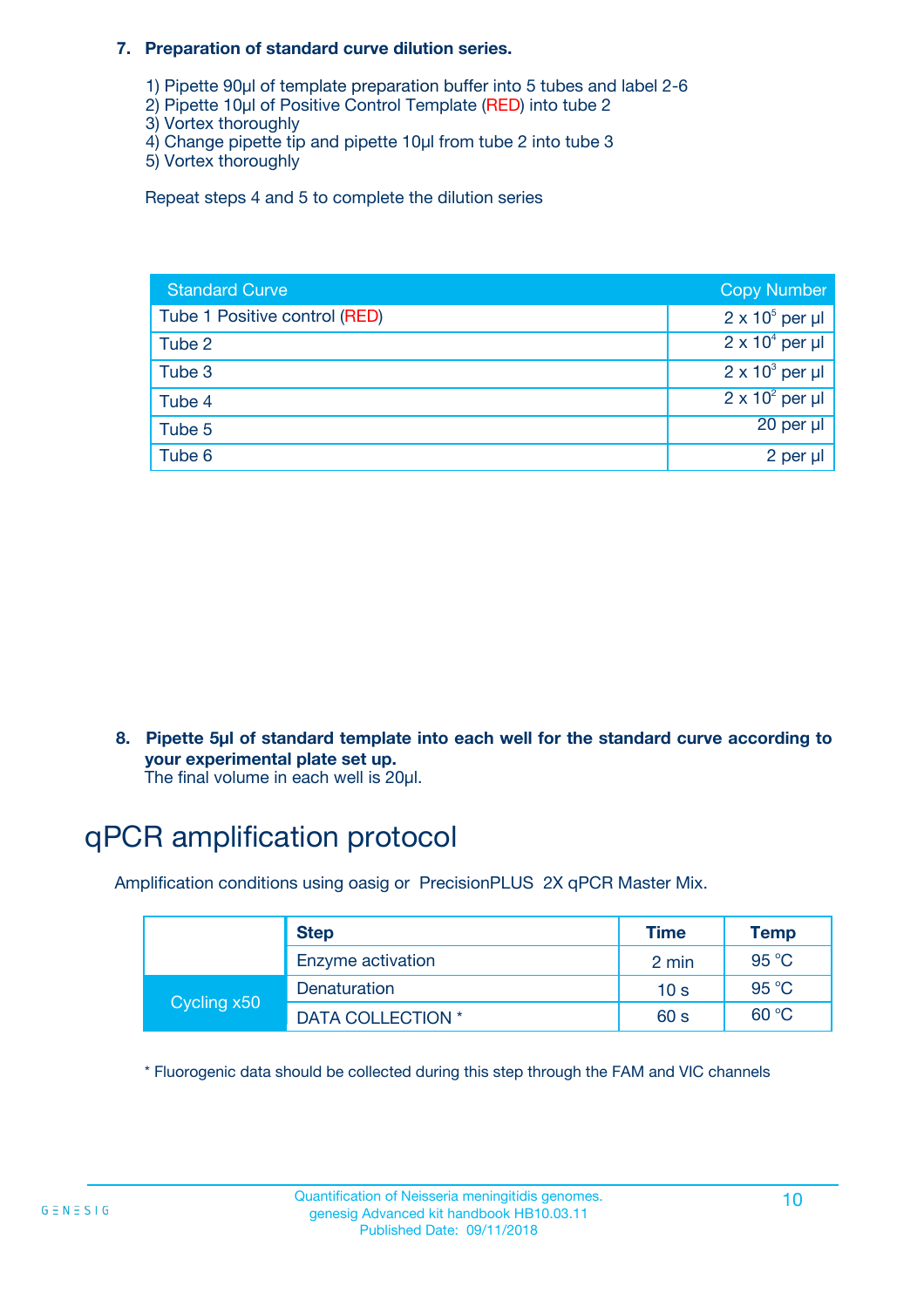# Interpretation of results

| <b>Target</b><br>(FAM) | <b>Internal</b><br>control<br>(NIC) | <b>Positive</b><br>control | <b>Negative</b><br>control | Interpretation                                                                                                  |
|------------------------|-------------------------------------|----------------------------|----------------------------|-----------------------------------------------------------------------------------------------------------------|
| $\leq 30$              | $+ 1 -$                             | ÷                          |                            | <b>POSITIVE QUANTITATIVE RESULT</b><br>calculate copy number                                                    |
| > 30                   | ٠                                   | ÷                          |                            | <b>POSITIVE QUANTITATIVE RESULT</b><br>calculate copy number                                                    |
| > 30                   |                                     | ÷                          |                            | <b>POSITIVE QUALITATIVE RESULT</b><br>do not report copy number as this<br>may be due to poor sample extraction |
|                        | ÷                                   | ÷                          |                            | <b>NEGATIVE RESULT</b>                                                                                          |
| $+ 1 -$                | $+ 1 -$                             | ÷                          | $\leq$ 35                  | <b>EXPERIMENT FAILED</b><br>due to test contamination                                                           |
| $+$ / -                | $+ 1 -$                             | ÷                          | > 35                       | $\star$                                                                                                         |
|                        |                                     | ÷                          |                            | <b>SAMPLE PREPARATION FAILED</b>                                                                                |
|                        |                                     |                            | $+$ /                      | <b>EXPERIMENT FAILED</b>                                                                                        |

Positive control template (**RED**) is expected to amplify between Cq 16 and 23. Failure to satisfy this quality control criterion is a strong indication that the experiment has been compromised.

\*Where the test sample is positive and the negative control is positive with a  $Ca > 35$ , the sample must be reinterpreted based on the relative signal strength of the two results:



If the sample amplifies  $> 5$  Cq earlier than the negative control then the sample should be reinterpreted (via the table above) with the negative control verified as negative.



If the sample amplifies  $< 5$  Cq earlier than the negative control then the positive sample result is invalidated and<br>the result should be determined  $the$  result should be inconclusive due to test contamination. The test for this sample should be repeated.